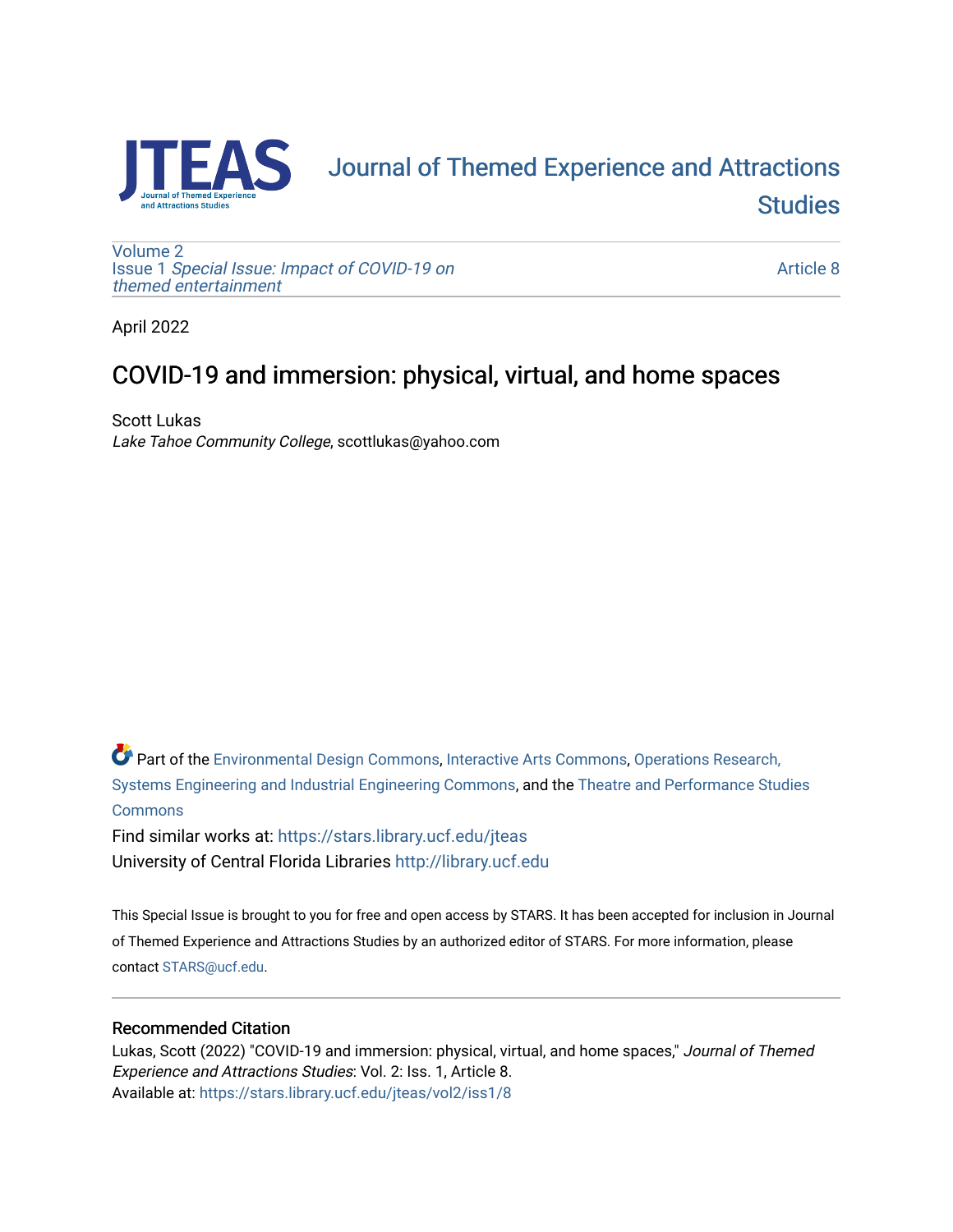

Journal of Themed Experience and Attractions Studies 2.1 (2022) 30–34

## COVID-19 and immersion: physical, virtual, and home spaces

Scott A. Lukas\*

Lake Tahoe Community College, One College Drive, South Lake Tahoe, CA, 96150, USA

#### **Abstract**

This article considers the dramatic adaptations that have occurred in themed immersive spaces as they have dealt with the challenging dynamics of COVID-19. As COVID-19 has been a respiratory disease, it has impacted the operations of theme parks, casinos, cruise ships, and other immersive spaces, especially as such spaces have relied, traditionally, on physical forms of entertainment and immersion. The writing begins with a consideration of the COVID-19 challenges noted in the theme park and cruise ship industries. OceanMedallion™ and MyMagic+ technologies are considered for their possible positive role in addressing the operational dynamics during the pandemic. Issues of guest accessibility, environmental design, and psychological and existential conditions of guests are also discussed. The second section of the article focuses on how virtual forms of immersive design may assist in the safe operation of immersive spaces. Included is an emphasis on virtual and augmented reality technologies of rides, including those at Toy Story Mania, Fear the Walking Dead Survival, and Swamp Motel. The article concludes with a discussion of home-based immersion, including interactive media, exercise technology, and virtual tourism. Case studies that are analyzed include Faroe Islands virtual tourism, NordicTrack/iFit exercise bikes, and the Void virtual reality space.

**Keywords:** COVID-19; virtual space; immersion.

### **1. Introduction**

On October 1, 2021, the opening of the world's exposition in Dubai, United Arab Emirates (UAE) was marked by a number of unique circumstances. The expo is the first to be hosted in the Middle East and was originally slated to have opened in 2020. The COVID-19 pandemic caused not only a delay to the opening but a number of virus-related worker deaths and initiated wider concerns about the safety of a six-month event in the time of a global pandemic, especially as it is expected to draw 25 million visitors. The Dubai Expo organizers, perhaps in part due to the concerns about hosting a physical event, have promised a series of virtual attractions that will allow guests to experience the hundreds of pavilions and attractions at a distance ("Expo 2020 Dubai," 2021).

Expo 2020 Dubai is one of many examples of the dramatic impacts that COVID-19 has had on tourism, consumer space, and entertainment. During the initial surge of the virus, worldwide tourism dropped between 68-82%, depending on the region (Pillai, 2021). Most notably impacted in this era of tourism decline have been themed and immersive spaces, including theme parks, museums, cruise ships, casinos, and other traditional physical venues. This analysis of these impacts will concentrate on the convergence noted between the public health and safety demands of in-person immersive spaces and emerging opportunities for hybrid, non-physical, and app- and technology-enhanced forms of immersion and design. Overall, three specific instances of immersive space – physical, virtual, and home - will be considered in terms of their relationship to the dynamics of the COVID-19 pandemic.

<sup>\*</sup> Corresponding author. Email: scottlukas@yahoo.com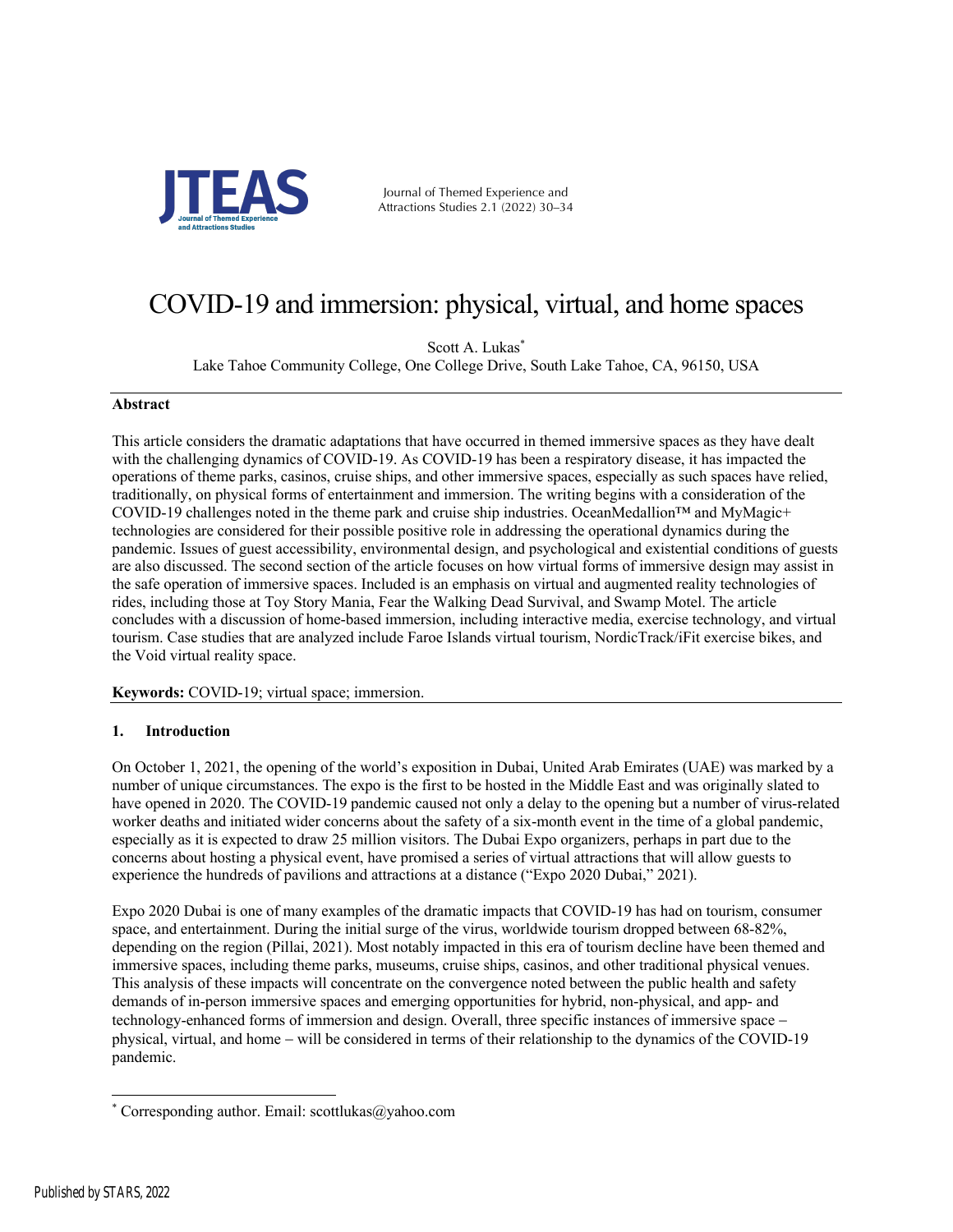## **2. Physical space**

The etymology of "physical" suggests a meaning of the corporeal, the bodily, and that which connects to perception and the senses (OED, 2021). Since the days of Coney Island amusement parks in the early 1900s and into their contemporary theme park examples in the 1960s and onwards, immersive spaces have relied on physicality and a focus on the guest's body and their senses for the delivery of their thrills (Lukas, 2008). Parks like George Tilyou's Steeplechase Park used the kinetics of rides and their sensory effects on guests to great result, while contemporary theme parks like Disneyland create three-dimensional forms of storytelling in ride and attraction spaces that rival the immersive potentials of film and video games (Lukas, 2022). During the challenging times of the COVID-19 pandemic, immersive spaces have been forced to close their operations, and even during reopening, major changes to the layout and operation of these spaces have challenged operators' abilities to use space and its immersive potentials in the ways noted in the past. Some immersive spaces, notably cruise ships, have had greater challenges in terms of adapting to the physical conditions of the pandemic. Like other spaces, measures that have included vaccination requirements, COVID-19 testing, contact tracing technologies, physical distancing, and mask wearing have been applied, but the inherent close quarters and limited spaces at play on cruise ships have pushed the industry to its financial and operational limits.

One possible remedy for these challenging circumstances in the cruise ship industry is technology like Carnival and Princess Cruises' OceanMedallion™ and PlayOcean games. Wearable and app-based technologies that are similar to Disney's MyMagic+ suggest an opportunity for pandemic-impacted physical immersive spaces to utilize big data, guest tracking, and queue-control technologies to augment the immersive potentials of customizable, transmediated, and virtual-enhanced forms of storytelling and immersion (Lukas, 2022). Additional possibilities, including redesigned and virtual-enhanced spaces under development (such as the Star Wars: Galactic Starcruiser two-day experiential hotel; Sampson, 2017) suggest possibilities for physical spaces to use the public health challenges of the pandemic as opportunities for new forms of immersive spatial design. The remaking of the architectural and spatial realms of these contemporary entertainment worlds suggests additional ideas for dealing with other pressing public health and environmental concerns. Creating better accessibility for guests with disabilities and constructing new spaces that meet Leadership in Energy and Environmental Design (LEED) and other environmental design and operations requirements are examples of how post-COVID-19 physical spaces may be remade in positive senses (Lukas, 2020). In addition, due to the ways in which psychological and existential conditions have developed in the wake of the global pandemic, it may be high time to alter the topics and contexts that have been considered in traditional physical spaces of the past. Disturbing, dark, and existentially challenging forms of theming, spatial design, and narrative may be more appropriate for the redesigned physical spaces of the future as they better reflect their guests' pressing psychological concerns (Lukas, 2015; Lukas, 2020).

### **3. Virtual space**

During the pandemic and simultaneous with the changes noted in the immersive entertainment industry, systems of higher education began to rely more heavily on virtual forms of pedagogy and learning delivery. Some educators and students expressed concerns about what were perceived to be quality issues with the design and delivery of such instruction. The meaning of "virtual" suggests a thing which is in essence or effect, though not in fact, as well as "capable of producing a certain effect" (OED, 2021). Similar to the concerns related with virtual education, immersive industry fans and designers have expressed doubts about the design and delivery of virtual and physically augmented immersive experiences (Lukas, 2022). Yet, both of these concerns seem to misunderstand the nature of "telepresence" as it relates to virtual experiences and also underestimate the ways in which physical spaces have begun to merge with forms of the virtual (Boyer, 1997). As well, as noted in the museum industry and its adaptations to COVID-19, there are pressing "meta" concerns (including accessibility, affordability, and pedagogy) that, while ignored in the past, may now be addressed under conditions of the pandemic (Billock, 2020; Lukas, 2021).

Prior to the COVID-19 pandemic, virtual and augmented reality technologies had begun to impact the design, form, operation, and experience of theme park rides and attractions. Since the 2000s, more and more, video game and virtual reality technologies found their ways into the traditional brick and mortar spaces of themed and immersive spaces. Rides like Toy Story Mania (Disney) and entire experiences like those of the defunct Fear the Walking Dead Survival in Las Vegas (which combined escape room, live acting, haunted house, and ride-video game hybridity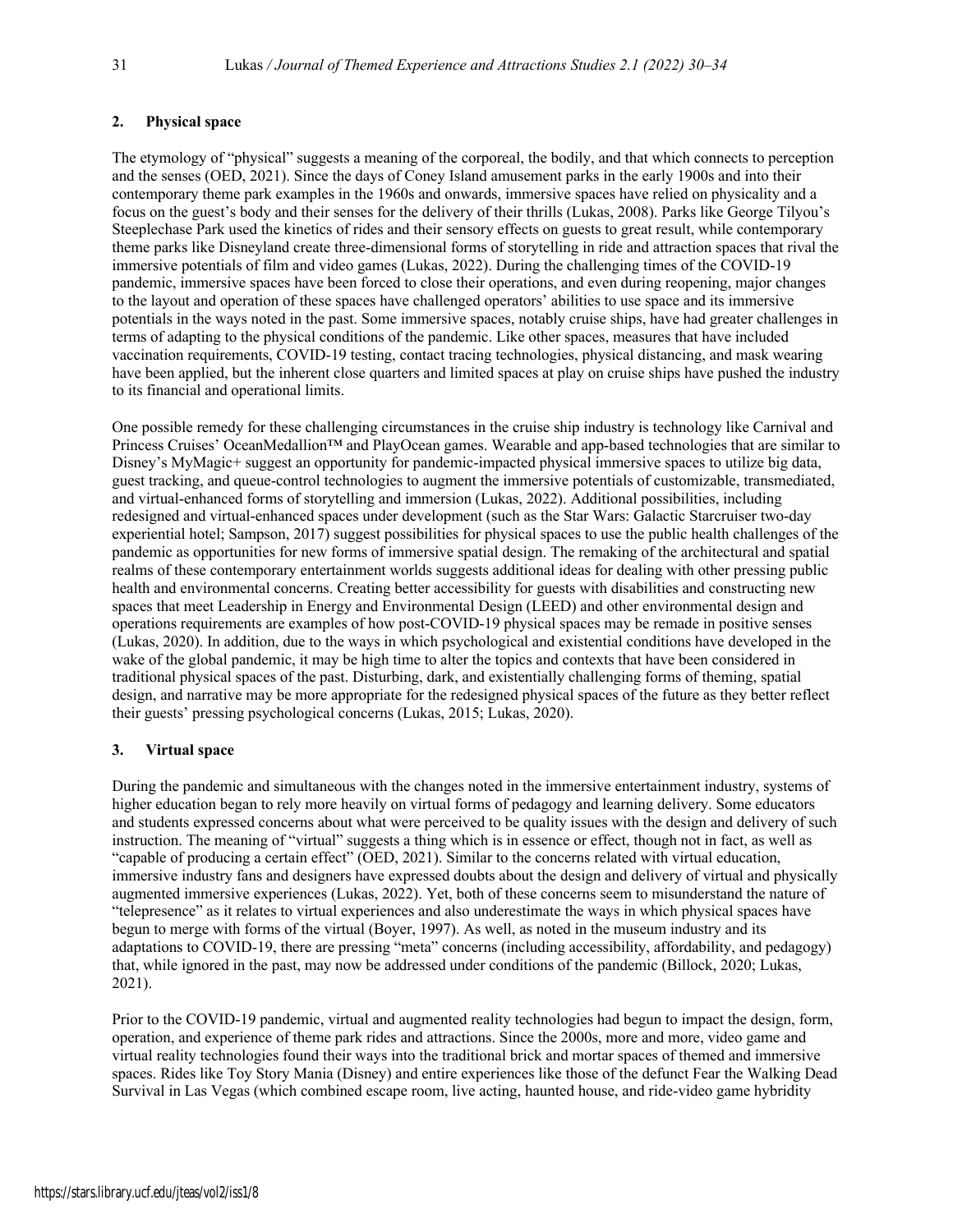features in one space) illustrate that the relationships between video games, virtual reality, and traditional spacebased immersive entertainment are becoming more pronounced (Lukas, 2022).

In August 2021, the Immersive Industry Homecoming Summit – held at the innovative Area 15 interactive immersive venue in Las Vegas, Nevada and streamed virtually – provided an opportunity to consider the unique confluence of virtual spaces and post-COVID-19 physical spaces. Notably, every speaker at the event spoke almost exclusively about the challenges faced in adapting to the pandemic as physical spaces are concerned. Many of the conference speakers suggested that the main means of adaptation would be the deployment of virtual, augmented reality, and video game technologies within the traditional physical spaces of immersion. One of the presenters represented the UK-based Swamp Motel - a company making the news for its online-based adventure games that combine live actors common to popular physical escape rooms with innovative media and production approaches in online streaming experiences (Collins, 2021). Most positive at the immersive summit was the sense of optimism that so many of the speakers shared in terms of not doubting their abilities to maintain successful themed and immersive spaces, albeit with a good degree of remaking and adaptation required. In the midst of the pandemic, Starbucks CEO Kevin Johnson suggested an interesting adaptation in terms of the chain's focus on the "third place" - that space between the home and the workspace. According to Johnson (2020), the third place has a new mission in terms of it becoming a "mindset" focused on public health and safety and a specific "adaptation" through "extended and enhanced" foci on digital technologies and experiences. His suggestions for a remaking of the third place parallel the concerns and optimism shared by the many in attendance at the immersive summit. While doubts remain about the immersive and sensory qualities of many virtual and virtual-physical hybrid rides and attractions, the ability of designers and operators to reimagine their sensibilities in terms of spatial design and operation will be fundamental in safely reopening these spaces during the lingering pandemic.

#### **4. Home space**

During the pandemic, new questions about the safety of travel outside of the home arose, especially as it might involve travel to immersive venues that are characterized by close-contact interior spaces conducive to the spread of the COVID-19 respiratory virus. Etymologically, the "home" has typically suggested a fixed space, a dwelling, from which one travels but in which one spends much of their time (OED, 2021). Prior to the pandemic, new media experiments ranging from Virtual Reality (VR) gaming (such as Oculus technology), immersive exercise equipment (including Peloton and NordicTrack with iFit), and open-world consumer media (such as Netflix's *Black Mirror: Bandersnatch* of 2018, which features 250 "choose-your-own-adventure" video segments, yielding over one trillion possible paths for the viewer) have suggested that the space of the home could become much more than a vessel of quiet contemplation and dwelling. It could, quite possibly, become a "fourth place" in which the thrilling immersive experiences of physical venues are brought into the intimate spaces of the home.

Prior to the pandemic, The Walt Disney Company, among other major immersive media corporations, experimented with online, interactive, and participatory forums that augmented the physical spaces of their theme parks. The idea of expanding the reach of the physicality of themed and immersive spaces is a consequence of new immersive technology as well as forms of intellectual property (IP) and transmedia that provide for a richer exploration of the worlds of fantasy and storytelling created in theme parks, video games, and other media worlds (Lukas, 2022). As the COVID-19 pandemic worsened worldwide, a number of experiments with virtual tourism and immersion began to take hold. One of the most unique virtual experiences was offered by the Faroe Islands in what it called "remote tourism" (Faroe Islands, 2021). Visitors to the live streaming video platforms were provided with an opportunity to control a local Faroese guide who was outfitted with a first-person action video camera. In the immersive video events, each visitor was given control of the experience using a primitive virtual overlaid gaming control pad (consisting of up, down, left, right, run, and jump controls only) in which they were able to provide real-time controls to the Faroese guide who then responded to the commands as if part of a video game.

The Faroe Islands experiences and the virtual approaches of Swamp Motel (discussed earlier) seem to be outliers in terms of the immersive nature of most COVID-19 virtual experiences. Many websites and YouTube videos that offered similar claims of "virtual" tourism or immersion reflected, in fact, low-quality experiences in terms of their immersive characteristics (Lukas, 2013). Critical to future explorations of immersion within the home space will be a focus on multi-sensory (including haptics), live, and participatory (interactive and user-feedback-driven) technologies and experiences that will make the immersive opportunities of physical spaces seem more real to the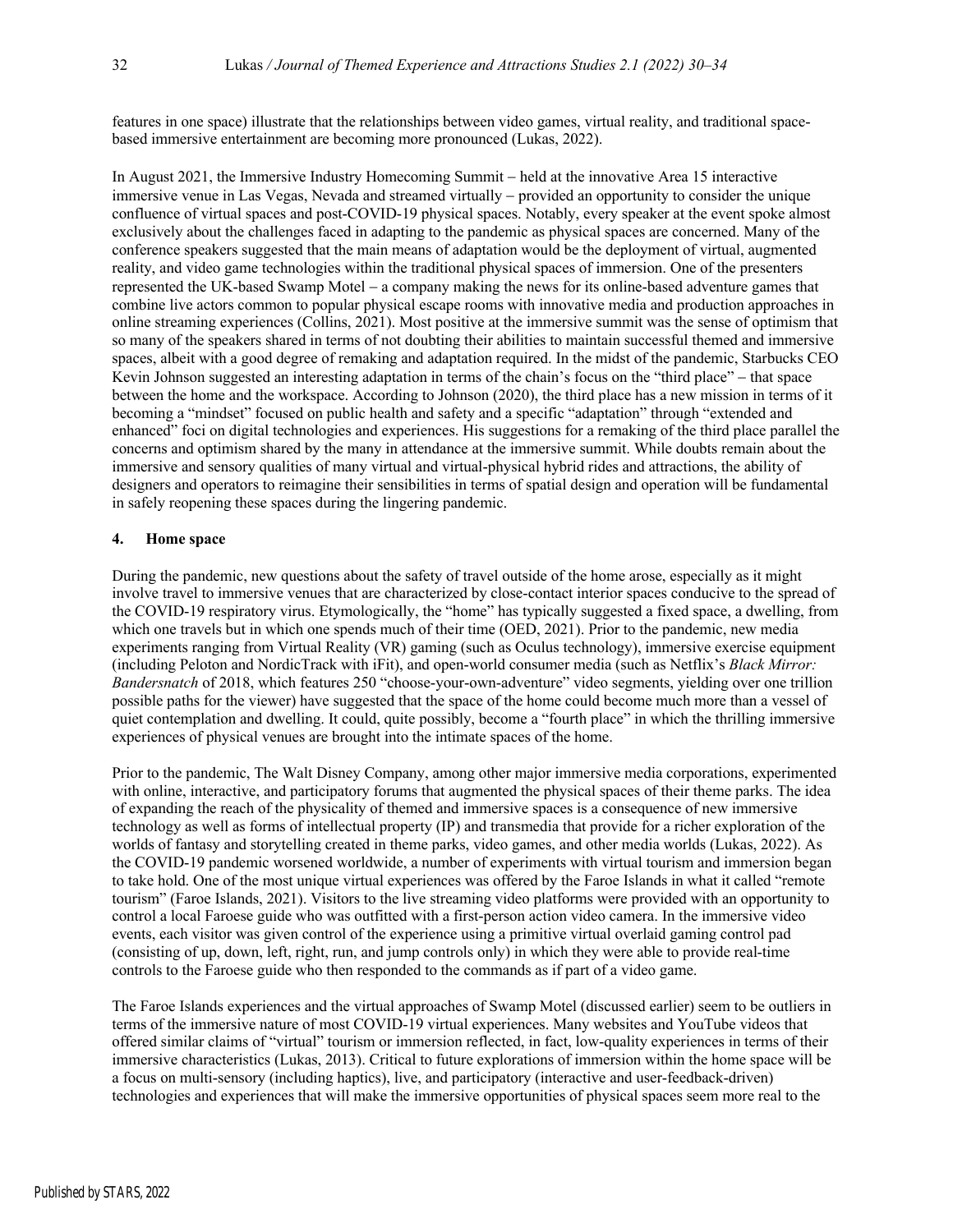guest (Lukas, 2017). New technological advances in certain home devices, including exercise equipment, suggest that such an immersive future may be closer than imagined. The NordicTrack exercise bike, as an example, features a guide-based video tour with an iFit trainer who discusses aspects of the rider's course, exercise goals, and tips. What is most unique about the experience is the combination of the trainer's video perspective (appearing just in front of the virtual rider), the trainer's voice, musical selections, and, most significantly, incline and resistance controls that follow the real-world elevations and terrain changes experienced by the trainer. Technologies like those of NordicTrack, perhaps if expanded in more Holodeck-inspired (*Star Trek*) contexts, could expand the previous limited potential for at-home immersive entertainment. Immersive experiences like those of the defunct The Void virtual reality venues in the U.S. (in which VR-goggle-wearing guests moved through actual physical spaces and could touch objects) illustrate potentials for future technology that, albeit expensive and technologically complex, could take shape in the fourth places of the home (Lukas, 2022).

As has been noted in terms of the lifespace, "Whereas in the past themed spaces purported to take the consumer into new and exotic worlds, in the present the lifespace takes the consumer on a more inward and reflexive journey in which the orientation of the space is decidedly focused on the lifeworld of the individual" (Lukas, 2010, p.147). One of the most positive results of the convergence of the pandemic and the noted remaking of physical immersive spaces is a return to the meta contexts of what constitutes the nature of these spaces from their conceptual beginnings.

#### **5. Conclusions**

As the challenges of COVID-19 continue to impact the viability of themed and immersive spaces, the possibilities of transforming these spaces and their technologies in lines with the needs of guests who are, more and more, psychologically and existentially impacted by these same crises of tourist and consumer spaces may be the optimistic developments that are most needed. Since this research was initiated in 2021, developments in the U.S. home media and entertainment industry suggest that such immersive transformations and adaptations may be more challenging than imagined. In 2022, Peloton, a manufacturer of popular immersive home exercise machines, announced that it was suspending production of a number of its bicycle and treadmill products (Song, 2022). During this same period, popular media streaming corporation Netflix admitted to struggles with adding new subscribers to its platform, in part due to increasing competition among media players including Hulu, Amazon Prime Video, Disney+, and HBO (Lee, 2022). In both cases, it could be argued that these challenges may be temporary downturns in the media and entertainment industries and not necessarily signs that the popularity of new immersive home media is waning with consumers. At the same time, it will be important for designers of themed and immersive spaces to analyze such cases for possible prescient insights. This research has considered the possibilities of COVID-19 adaptations in the worlds of physical, virtual, and home spaces as they may be applied to the design and operation of themed and immersive venues. While many possible innovations have been considered, designers, operators, and analysts of these spaces should continue to focus on the tendencies and concerns noted in the Peloton and Netflix examples.

#### **References**

Anon. (2020). Expo 2020 Dubai: Connecting minds, creating the future. *Expo 2020 Dubai.* https://www.expo2020dubai.com/

Billock, J. (2020, September 16). How will Covid-19 change the way museums are built? *Smithsonian.* https://www.smithsonianmag.com/travel/how-will-covid-19-change-way-future-museums-are-built-180975022/

Boyer, M. C. (1997). *Cyber cities*. Princeton Architectural Press.

Collins, K. (2021, March 14). Swamp motel's escape room/scavenger hunt mashup is the most fun I've had in a year. *CNET*. https://www.cnet.com/news/swamp-motel-escape-roomscavenger-hunt-mashup-is-the-most-fun-ive-had-in-a-year/

Faroe Islands. 2021. Remote tourism. *Remote tourism*. https://www.remote-tourism.com/about-the-project

Johnson, K. 2020. Starbucks CEO: The third place, needed now more than ever before. *Starbucks.* https://stories.starbucks.com/press/2020/starbucks-ceo-the-third-place-needed-now-more-than-ever-before/

Lee, W. (2022, 20 January). Netflix's subscriber growth slows as streaming rivals challenge its market share. *Los Angeles Times*. https://www.latimes.com/entertainment-arts/business/story/2022-01-20/netflix-fourth-quarter-earnings-subscriber-growth